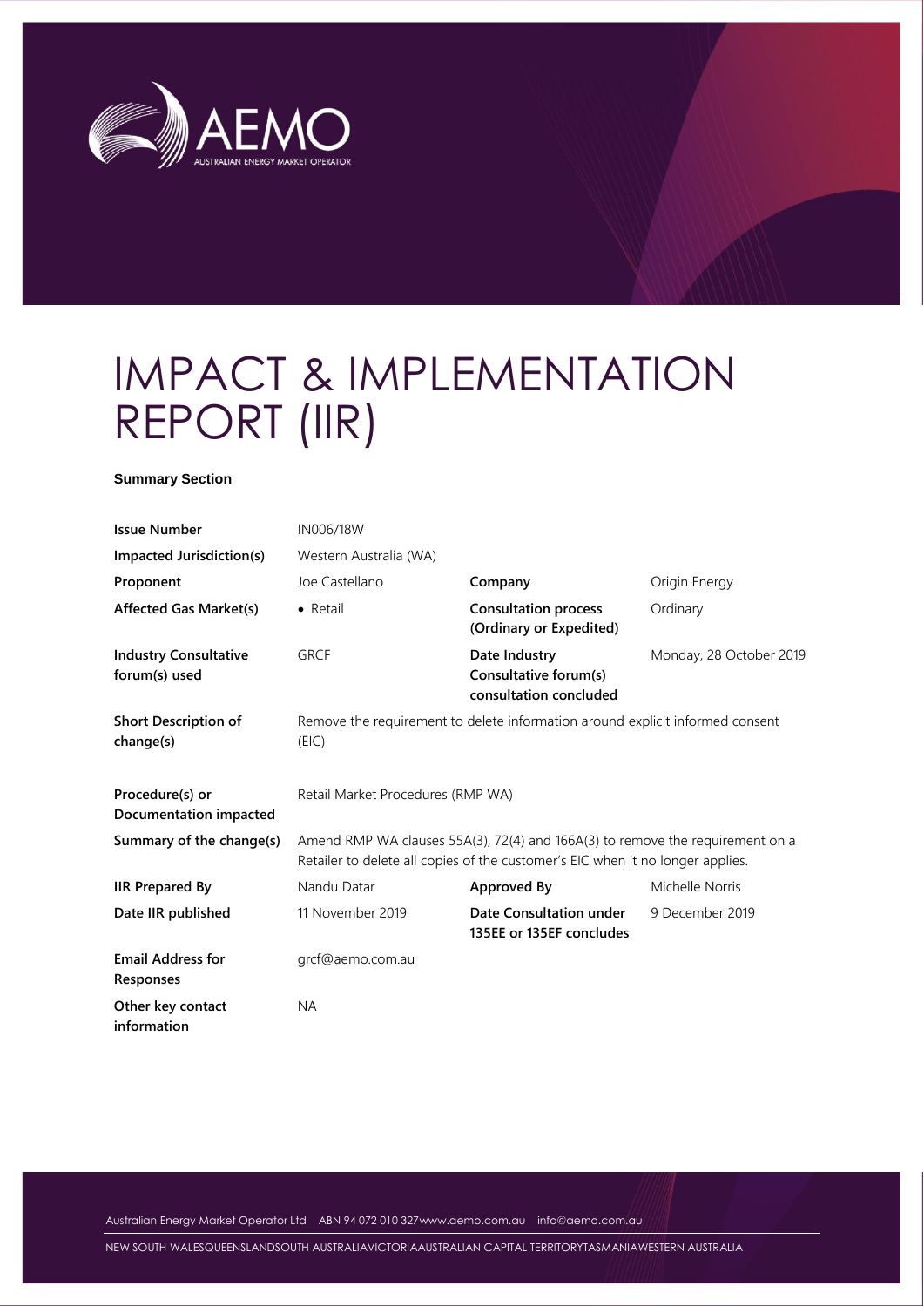

## **IMPACT & IMPLEMENTATION REPORT – DETAILED REPORT SECTION**

## **CRITICAL EXAMINATION OF PROPOSAL**

#### **1. DESCRIPTION OF ISSUE**

#### Purpose:

The purpose of this IIR is to remove the requirement to delete information relating to explicit informed consent (EIC) from clauses 55A(3), 72(4) and 166A(3) of the Retail Market Procedures WA (RMP WA).

#### Issue:

Clauses 55A(3), 72(4) and 166A(3) establish a requirement on a Retailer 'to the extent reasonably practicable' to delete information in a retailer's system relating to a customer's account when their EIC no longer applies.

The process is not reasonably practical as Retailer IT systems are built to maintain data integrity and archive out of date / closed account data rather than delete the information. Deleting the information is likely to have unintended consequences and Retailers may be inadvertently breaching the provision despite best endeavours.

More importantly, if the data were to be deleted, then the Retailer would have no records to provide when required to do so, such as in the case of a dispute, in Ombudsman cases, or in the annual EIC audit. This lack of data would make such matters difficult to resolve and, in turn, potentially mean the Retailer's breaching other record retention requirements.

#### **2. REFERENCE DOCUMENTATION**

RMP WA

#### **3. OVERVIEW OF CHANGES**

The proposed change involved an amendment to RMP WA clauses 55A(3), 72(4) and 166A(3) to remove the requirement on a Retailer to delete all copies of the customer's EIC when it no longer applies.

A marked-up version of the Procedure change is provided in Attachment A.

#### **4. LIKELY IMPLEMENTATION EFFECTS AND REQUIREMENTS**

Retailers may need to amend their processes and systems to not remove the record of customer's EIC when the EIC no longer applies.

#### **5. OVERALL COST AND BENEFITS**

Retailers may incur a small cost to amend their processes or systems.

By removing the requirement to delete information provided by both AEMO and the Network Operator, Retailers can manage investigations and escalations more efficiently due to the availability of complete customer records. This change will also enable Retailers to meet their obligations under clause 350 of the RMP WA which outlines the requirement to undertake an annual EIC audit.

## **6. MAGNITUDE OF THE CHANGES**

The proposed changes may have minor impacts on Retailers' internal processes and systems. There will be no impact on AEMO or the Network Operator.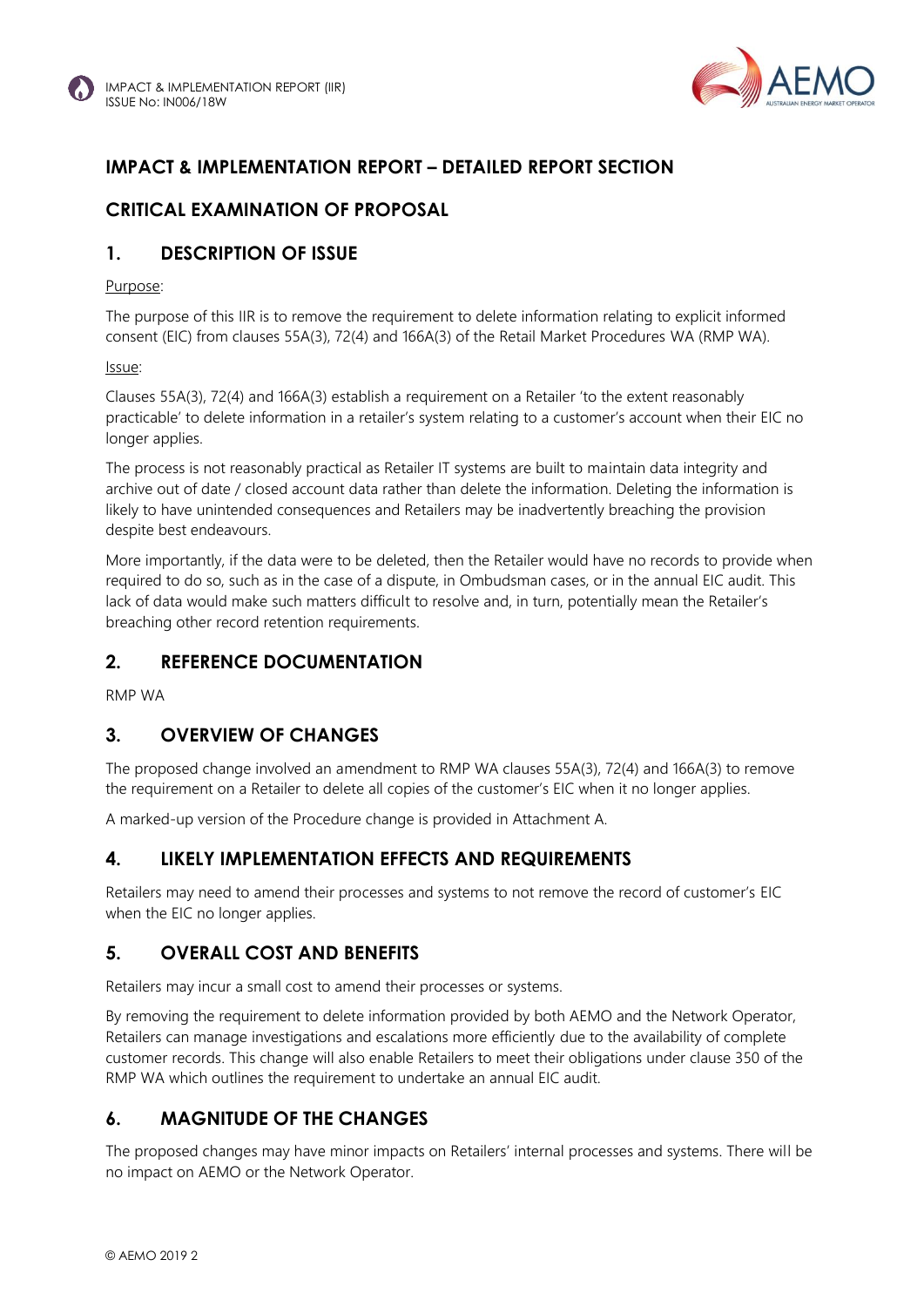

AEMO considers the order of magnitude of this change is 'non-substantial'.

### **7. AEMO'S PRELIMINARY ASSESSMENT OF THE PROPOSAL'S COMPLIANCE WITH THE CLAUSE 378 OF THE RMP**

| Ensure that the retail gas market operates and is<br>governed in a manner that is,<br>open and competitive;<br>(i)<br>(ii)<br>efficient; and<br>(iii)<br>fair to participants and their customers | AEMO's view is that the proposed change will<br>continue to promote competition, is not<br>unreasonably costly to implement and doesn't<br>disadvantage participants or their customers. |  |
|---------------------------------------------------------------------------------------------------------------------------------------------------------------------------------------------------|------------------------------------------------------------------------------------------------------------------------------------------------------------------------------------------|--|
| Ensure compliance with all applicable laws                                                                                                                                                        | AEMO's view is that the proposed changes are<br>consistent with the applicable laws                                                                                                      |  |
| Ensure effective consultation occurs and gives<br>stakeholder's opportunities to provide feedback of<br>the proposed changes                                                                      | AEMO's view is that the stakeholders have already<br>provided feedback to the PCR and are invited to<br>provide additional feedback as part of this round<br>of consultation             |  |

#### **8. CONSULTATION FORUM OUTCOMES**

On 14 October 2019 AEMO published on its website a PCR that recommended minor documentation changes as described in Attachment A. Registered participants and interested stakeholders were invited to make submissions which closed on 28 October 2019.

AEMO received submissions from Alinta and AGL supporting the proposal. The submissions did not propose further amendments. Refer to Attachment B for the Participant submissions and AEMO's responses to feedback.

There were no dissenting views in this round of consultation.

#### **9. AUTHORISATION REVIEW**

The Australian Competition and Consumer Commission (ACCC) granted Authorisations to REMCo to operate Chapter 5 (Allocation, Reconciliation and Swing) and Chapter 6 (Compliance and Interpretation) of the RMPs and associated ancillary deeds. The ACCC approved variations to the Authorisations to enable REMCo to transfer administration to AEMO.

Authorisation is a process where the ACCC may grant protection from legal action for anti-competitive conduct that might otherwise breach the Competition and Consumer Act 2010 (the CCA) where there is an offsetting public benefit from the conduct.

Changes to the RMP Chapters and ancillary deeds covered by the Authorisations must be assessed to determine whether the change impacts the Authorisation.

Because this proposal requires no changes to any of the clauses in Chapters 5 and 6 of the RMP or ancillary deeds covered by the Authorisations, a review of the ACCC Authorisations is not required.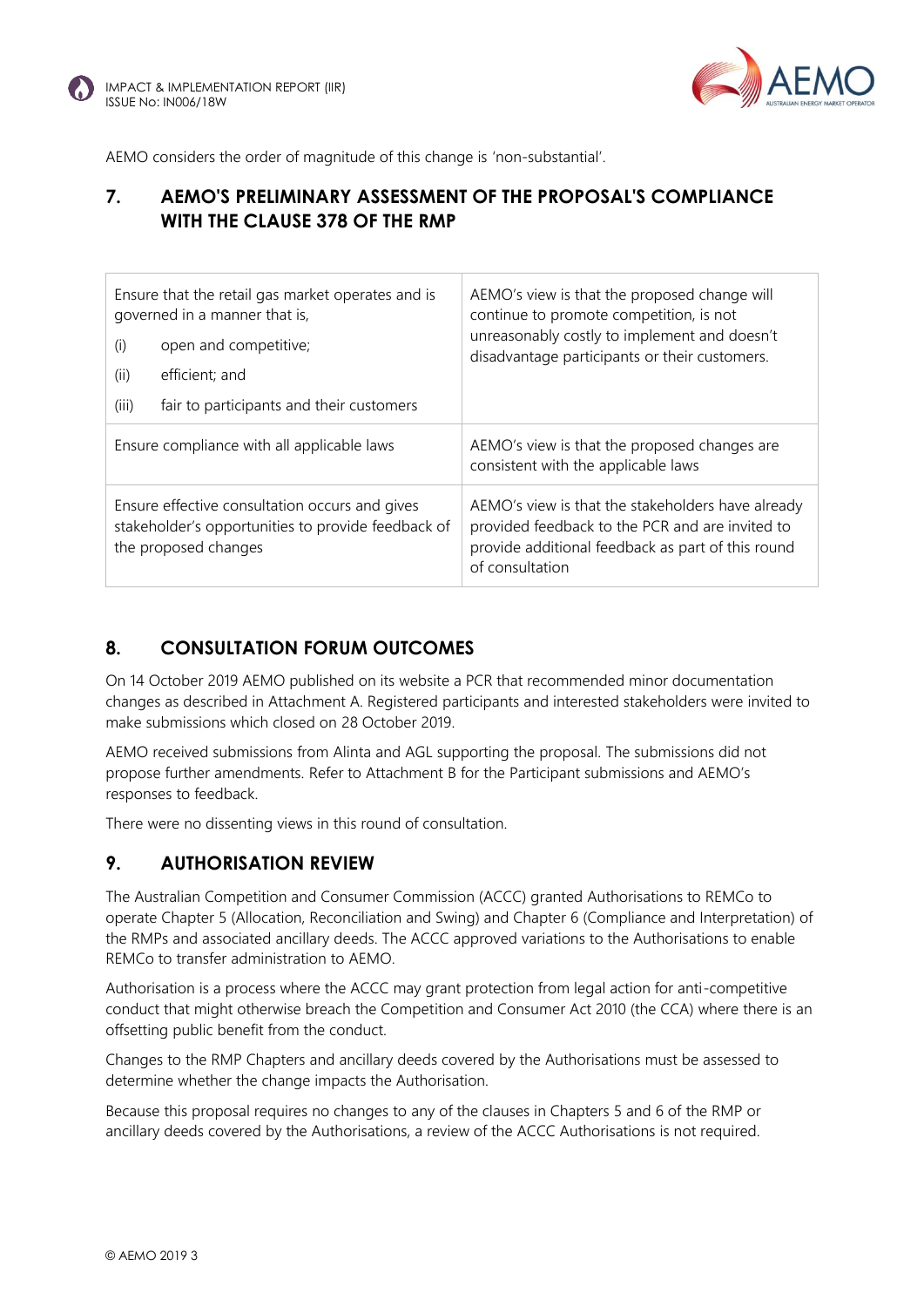

# **IMPACT & IMPLEMENTATION REPORT – RECOMMENDATION(S)**

#### **10. SHOULD THE PROPOSED PROCEDURES BE MADE?**

AEMO recommends that the proposed changes to the RMP WA as described in this IIR should be made.

#### **11. PROPOSED TIMELINES**

Subject to all necessary approvals, AEMO proposes the following timeframe.

- Issue IIR 11 November 2019.
- Submission on IIR close 9 December 2019.
- AEMO decision on whether to proceed with Economic Regulation Authority (ERA) submission by middle of January 2020.

If AEMO decides to proceed with an ERA submission for IN006/18W, AEMO will align it with the next ERA submission in the interest of efficiency.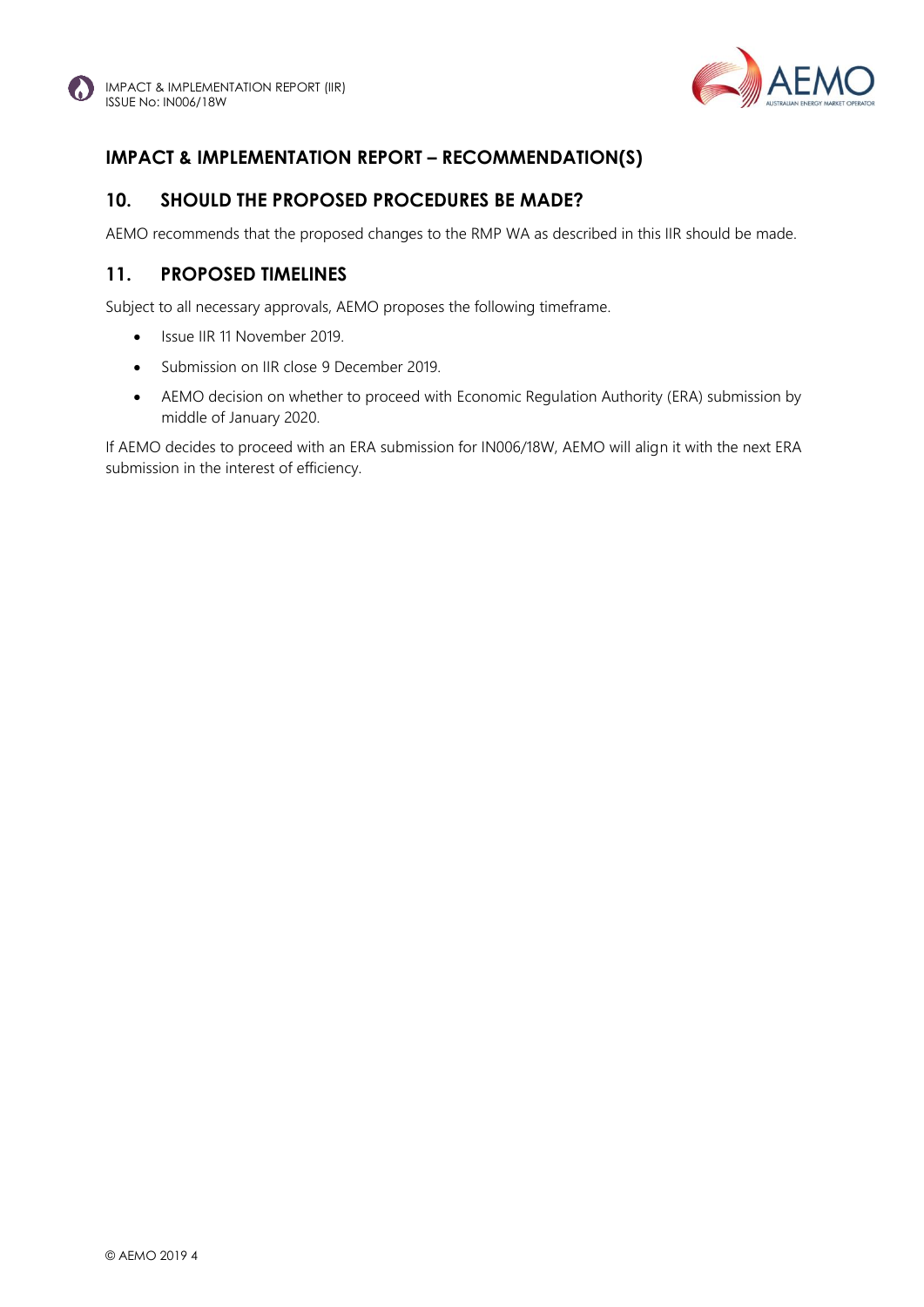



# **ATTACHMENT A – DOCUMENTATION CHANGES (SEE SECTION 3)**

#### RMP WA

Blue represents additions Red and strikeout represents deletions – Marked up changes.

#### 55A. Explicit informed consent required

(1) Before lodging a request with *AEMO* for *historical AEMO standing data* for a *delivery point* that relates to a period for which the *user* was not the *current user*, a *user* must obtain the *customer's explicit informed consent* to the receipt by the *user* of the requested data.

{Note: The *user* should ensure that the *customer's* consent extends to all actions the *user* may need to undertake to complete the request for the *historical AEMO standing data*.}

- (2) If at any time before *AEMO* has provided information to a *user* under clause 57(2), a *customer's explicit informed consent* under clause 55A(1) ceases to apply (for example because it is withdrawn), then the *user* must withdraw the request to the extent that the request relied upon the *customer's explicit informed consent*.
- *(3)* If at any time after *AEMO* has provided information to a *user* under clause 57(2), a *customer's explicit informed consent* under clause 55A(1) ceases to apply (for example because it is withdrawn), then the *user* must not use the information for any purpose other than purposes required by these *procedures* or required by law and must to the extent reasonably practicable delete all copies of the information*.*

#### 72. Explicit informed consent required

(1) Before lodging a *MIRN discovery request* with a *network operator*, a *user* must obtain the *customer's explicit informed consent* to the receipt by the *user* of the *MIRN standing data* that relates to the *customer's delivery point*.

{Note: The *user* should ensure that the *customer's* consent extends to all actions the *user* may need to undertake to complete the *MIRN* discovery process, for example, subsequent lodgements if the first *MIRN discovery request* is rejected, liaison with the *network operator*  under clause 76 and the subsequent report that the *network operator* is required to provide *AEMO* under clause 73(1).}

(2) By lodging a *MIRN discovery request* with a *network operator*, the *user* represents and warrants to the *network operator* that the *user* has complied with clause 72(1).

{Note: Under clause 376A(2), a breach of this warranty will expose the user to liability for more than just direct damage.}

- (3) A *user* makes the warranty in clause 72(2) anew on each day that the *MIRN discovery request* is *open*.
- (4) If at any time after the *network operator* has provided information to a *user* under clause 75, a *customer's explicit informed consent* under clause 72(1) ceases to apply (for example because it is withdrawn), then the *user* must not use the information for any purpose other than purposes required by these *procedures* or required by law and must to the extent reasonably practicable delete all copies of the information*.*
- (5) This clause 72 does not apply where the *user* is a *self-contracting user*.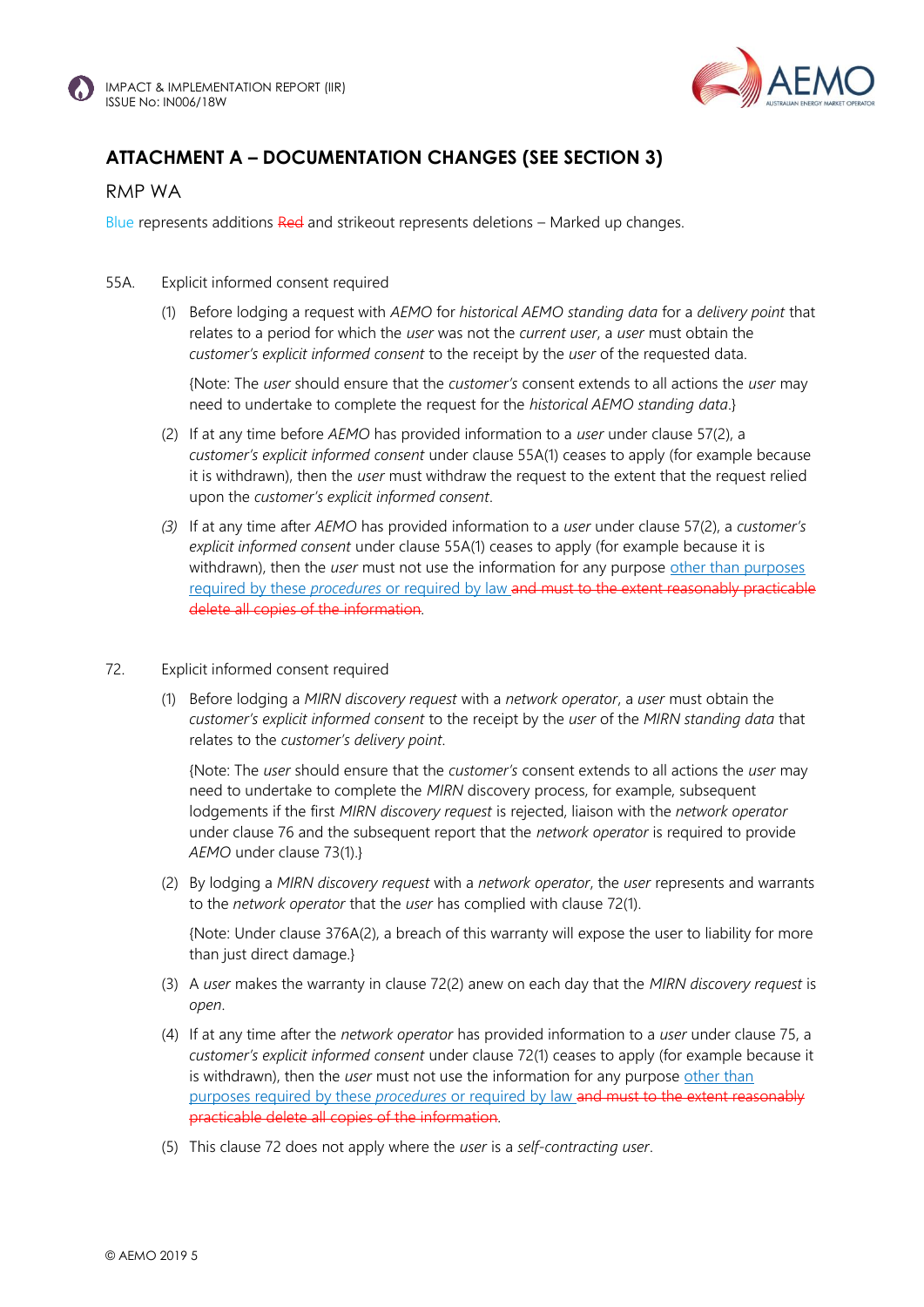



- (6) To avoid doubt, a *user* does not require the *customer's explicit informed consent* for receipt of the information referred to in clause 75(2)(b)(ii).
- (7) To avoid doubt, a *current user* for a *delivery point* does not require the *customer's explicit informed consent* for receipt of the *MIRN standing data* for the *delivery point*.

#### 166A. Explicit informed consent required

(1) Before lodging a request with a network operator for historical metering data or historical meter reading data for a delivery point that relates to a period for which the user was not the current user, a user must obtain the customer's explicit informed consent to the receipt by the user of the requested data.

{Note: The user should ensure that the customer's consent extends to all actions the user may need to undertake to complete the request for the historical metering data or historical meter reading data.}

- (2) If at any time before the network operator has provided information to a user under clause 167(4), a customer's explicit informed consent under clause 166A(1) ceases to apply (for example because it is withdrawn), then the user must withdraw the request to the extent that the request relied upon the customer's explicit informed consent.
- (3) If at any time after the network operator has provided information to a user under clause 167(4), a customer's explicit informed consent under clause 166A(1) ceases to apply (for example because it is withdrawn), then the user must not use the information for any purpose other than purposes required by these *procedures* or required by law and must to the extent reasonably practicable delete all copies of the information.